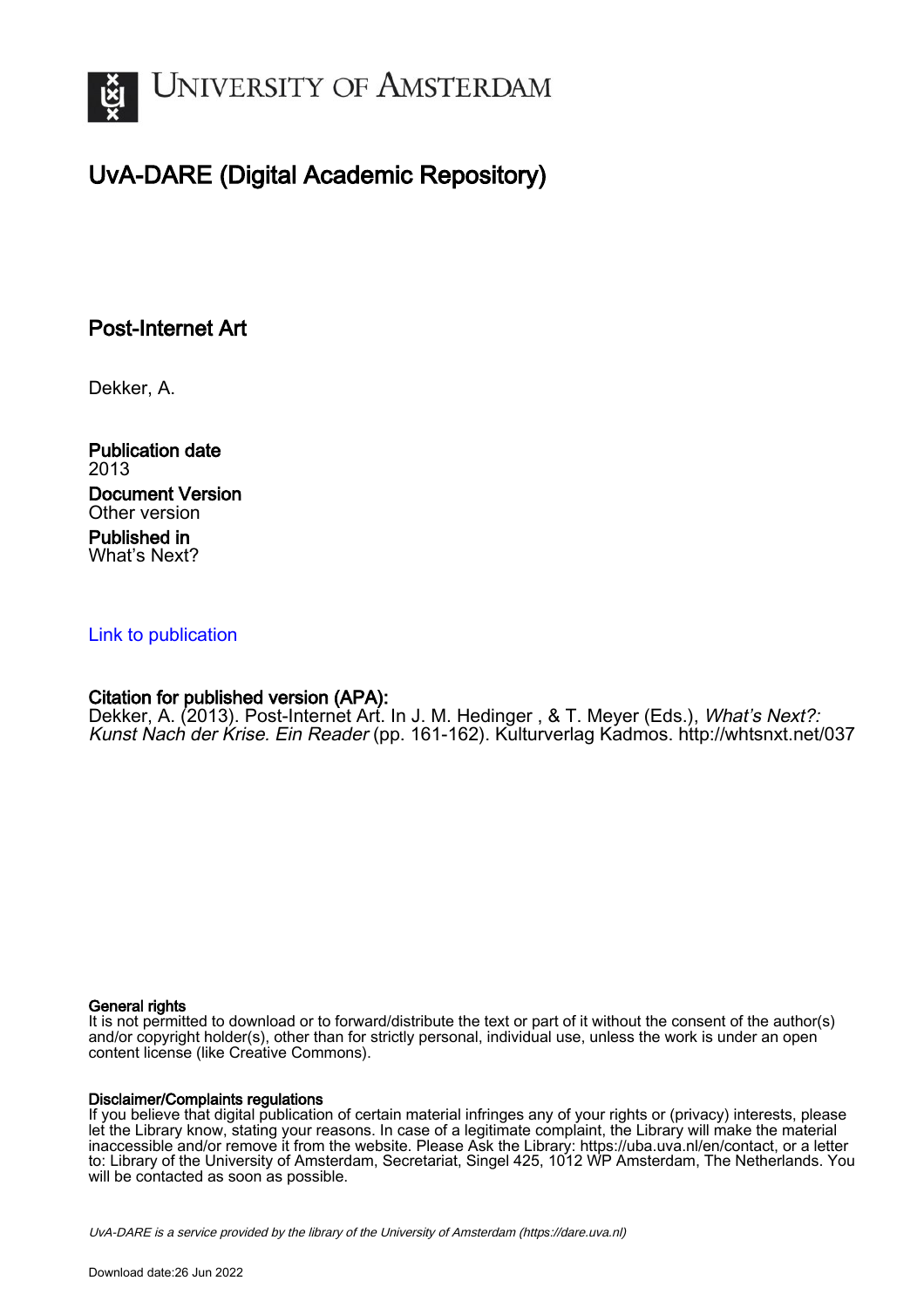

# 037

 [Ausstellung,](http://whtsnxt.net/tag/ausstellung) [Daten,](http://whtsnxt.net/tag/daten) [Digitalisierung,](http://whtsnxt.net/tag/digitalisierung) [Globalisierung,](http://whtsnxt.net/tag/globalisierung) [Internet](http://whtsnxt.net/tag/internet), [Kommerz](http://whtsnxt.net/tag/kommerz), [Kommunikation](http://whtsnxt.net/tag/kommunikation)[,](http://whtsnxt.net/tag/post-internet) [Material](http://whtsnxt.net/tag/material), [Netzwerk,](http://whtsnxt.net/tag/netzwerk) [Öffentlichkeit](http://whtsnxt.net/tag/oeffentlichkeit), [Partizipation](http://whtsnxt.net/tag/partizipation), Post-Internet, [Remix](http://whtsnxt.net/tag/remix)

## POST-INTERNET ART

Annet Dekker / 2011

Nowadays, Web 2.0 and its social structure is commonplace knowledge. The social aspect of the Web has driven its technological side to the background. Artists are also more concerned with the social dimension of Web 2.0, both as a concept and a way of forming contacts. As artist Aram Bartholl says in an interview: 'One should consider the various channels of communication, those that are available and at your disposal, and think about what they do with someone.' Bartholl is well known for his projects and performances in which he brings aspects of the digital world into the physical world. His main argument is that the online world has a great impact on people and the way they perceive their reality. But the shift between the virtual and the physical is often not directly visible, as with works like Speech Bubble (2007), in which volunteers trail people with a large chat text balloon on a stick, or Tweet Bubble Series (2009), featuring Twitter texts that can be attached to a shirt. All of a sudden the overt publicness that we're so used to on the Internet seems silly and overexposed.

Other artists are taking a less literal stance. These artists, most of them socalled 'digital natives', search, cut, paste, mix and mash up the Internet and then reuse it to distribute their work. New works are created on the spot in a continuous stream of comments and versions on commercial platforms like YouTube, or surfing club websites like Nasty Nets and Spirit Surfers. At the same time, a parallel movement has emerged, and many artists have also started to look at offline space to further their experiments, presenting their work in small underground galleries or Internet cafes. Now museums are also showing an interest in the phenomenon of Internet-based art. The New Museum in New York presented Free (2010), an exhibition in which curator Lauren Cornell aimed to show how the Internet has changed our notion of public space. According to Cornell, that communal space has expanded and moved from schools or the streets to other, more distributed forms of collectivity. These new networks are characterized by greater social connectedness and a highly visual, hybrid commons of information.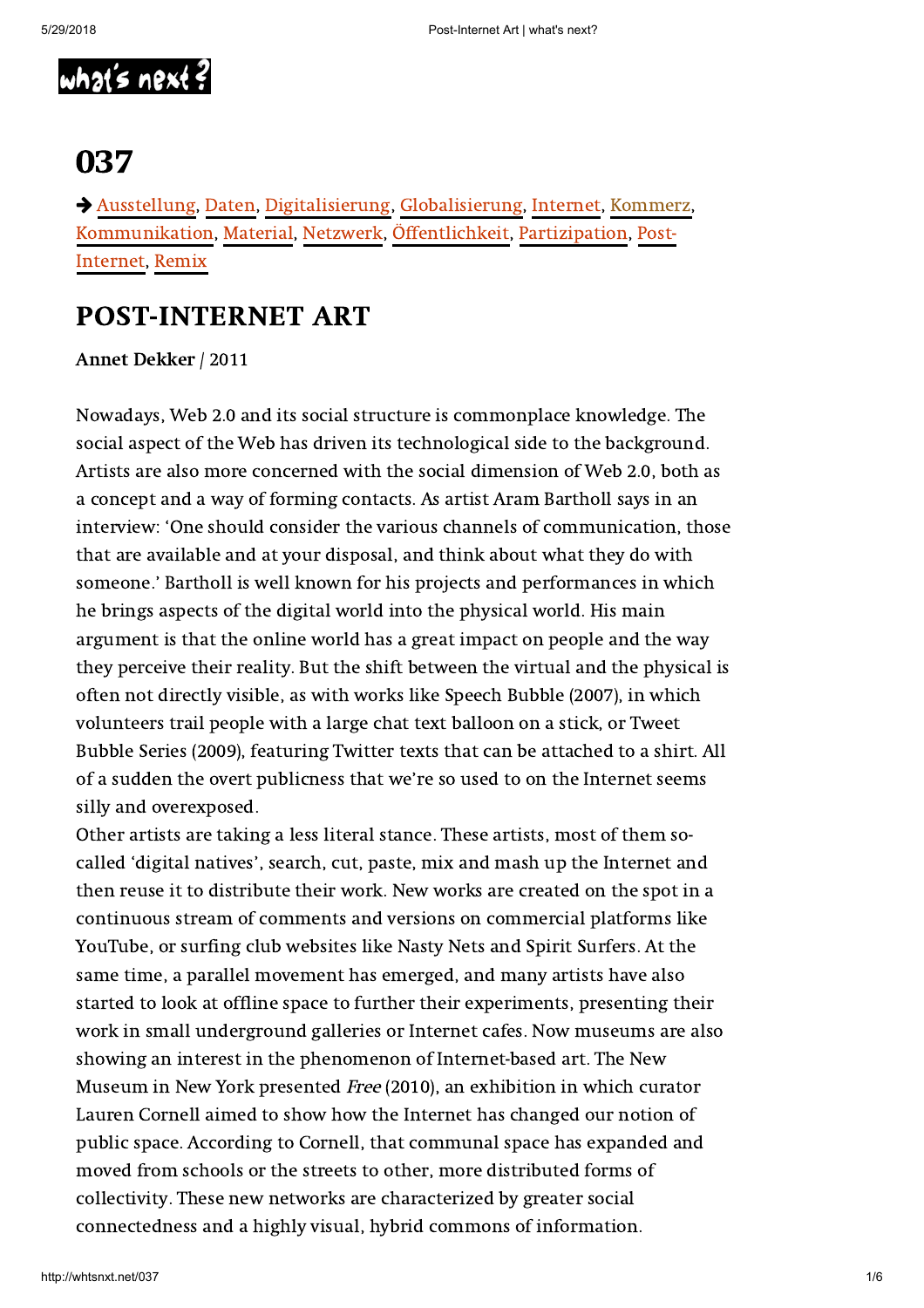### Remix [The Netherlands](http://whtsnxt.net/) Media Art Institute (NIMK) is responding with the exhibition of the exhibition of exhibition  $\mathcal{L}$

The Greater Cloud. Curator Petra Heck invited a number of artists to each cocurate a space with one or more works from other artists. Visitors to the exhibition can also contribute, either in the especially dedicated space or through the online blog that will run during the exhibition. One of the artists/co-curators is Aleksandra Domanovic, whose work 19:30 (2010) was also part of the Free exhibition in New York. 19:30 is a good example of how artists are using the potential of the distributive quality of the Internet, although that is not always immediately reflected in an art installation. In the exhibition, 19:30 is an audiovisual installation consisting of two screens that show a mix of techno music and music for television news from the former Yugoslavia. The work only becomes truly meaningful when you know the context of its making. Domanovic grew up in Serbia, at the time still part of Yugoslavia. Surprisingly, the strict regime at the time gave a lot of creative freedom to the national television stations, which resulted in highquality entertainment and information programmes. The evening news was an important landmark that was broadcasted every evening at 19:30. When ethnic tensions rose in the late 1980s, it grew even more important. Watching the news became part of a routine and a shared experience, which contributed to the omnipresent memory of the musical and graphic intros to the news. In the mid 1990s, it was music, and in particular raves, that also created a shared memory and a sense of belonging to a community for a large group of people. Domanovic conceived the idea of trying to connect these different periods in time by making the music intros for Serbian television available through an online archive. She encouraged DJs to use them in their music tracks.

Domanovic's archive is still available online and DJs are still spreading new music tracks via the Internet. It is this distributive process that keeps old memories alive, and it can be argued that in these cases memories incite instead of recall. Unfortunately, in the installation at the exhibition, not much of this function of the work can be seen, which makes one start to wonder whether the video installation is the work, or if it is just a documentation of something that happened – and continues to happen – elsewhere? In the latest version of the work, Domanovic has added stacks of paper printed at the sides with fragments of images from raves, which further abstracts the memories and the possibility of their distribution.

### Survival Guide

Bringing the strategies and experience of the Internet into the 'domain' of contemporary art is something that is also of interest to Katja Novitskova, one of the other artists/curators invited by NIMk. And just like Domanovic, Novitskova manages to construct her own vision out of collective enterprises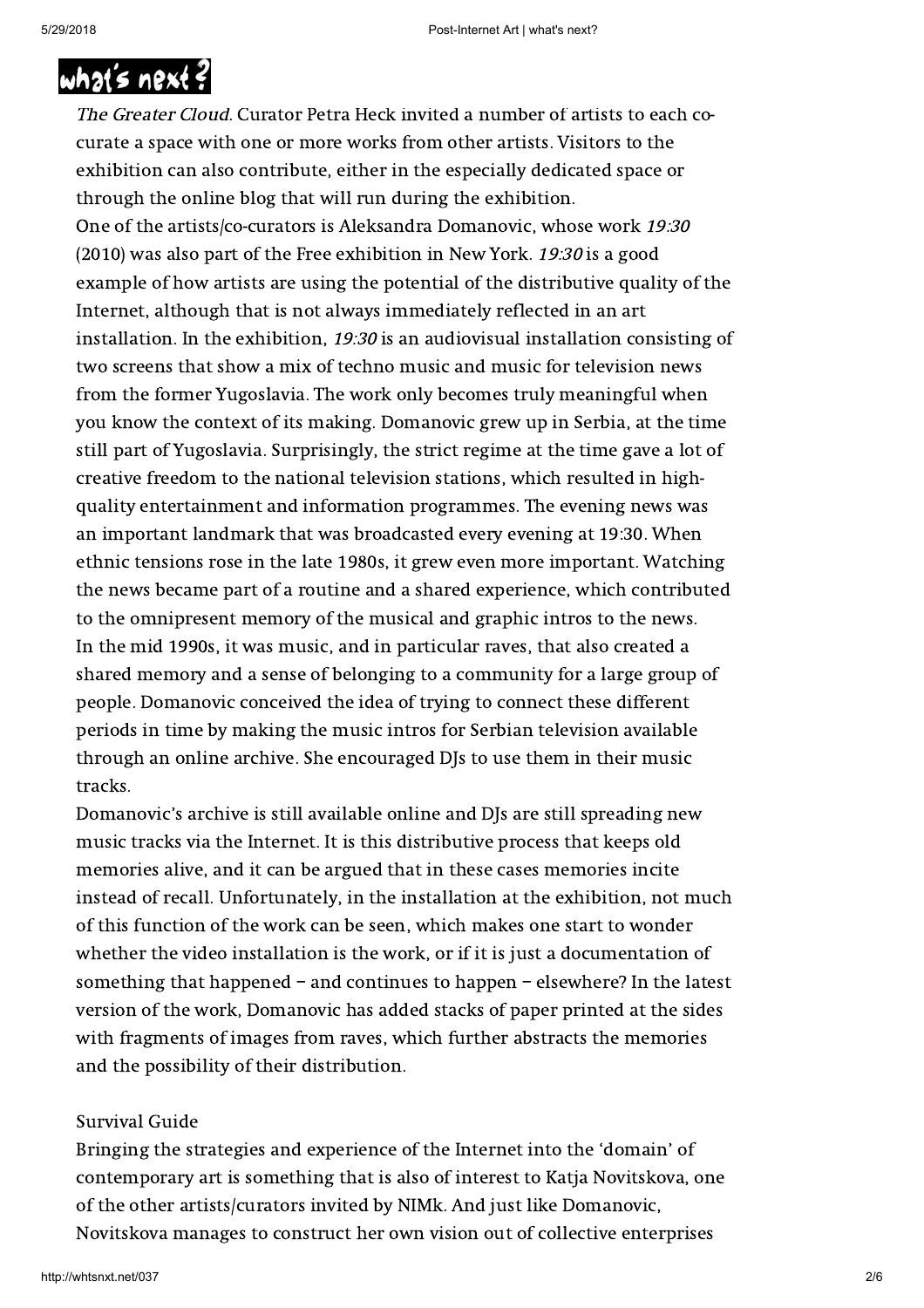## and the image-sharing practice of digital natives. In 2010, Novitskova of digital natives. In 2010, Novitskov [published the bo](http://whtsnxt.net/)ok Post Internet Survival Guide as part of her graduation of her graduation of her graduation

project at the Sandberg Institute. She guides the reader through the dense jungle of Internet images, interspersing this with the work of like-minded artists. The book offers interesting juxtapositions of images, such as Mark Zuckerberg in a pose similar to that of Julius Caesar, and statements emerge, for example with the placing of a liquefied Google icon next to photos of warfare and floods.

None of the found images is credited or explained. Only the titles of the seven chapters (Seize Upon the Situation, Use All Your Senses, Remember Where You Are, Value Living, Improvise, Vanquish Fear and Panic, Act Like the Natives, Learn Basic Skills) seem to give insight in the direction Novitskova is taking. But just as the images mostly resemble the results of endless surfing, the titles are also retrieved from a random Google search for 'survival guide'. The guide recalls the practice and aesthetics of the earlier-mentioned surfing club websites. Nicely brought together in a survival guide, the print version shows a clear-cut contemporary cross-sectional view of the complexity of a globalized world. As Novitskova writes, 'It is a capsule of archaeological insight into our life circa 2010.'

### (De)materialization

The move from the online practice into the offline space was further explored with the exhibition TruEye surView that Novitskova organised at W139 in Amsterdam last summer. For the exhibition she asked two artists, Anne de Vries and Yngve Holen, to make new work. As Novitskova writes in the catalogue, the 'exhibition is a next step in approaching a "neo-materialistic" understanding of contemporary art as a domain of heightened density of value flows, and information technologies as an expanding ecology'. This rather dense sentence refers to an interest in the equal distribution of goods by directing attention on the one hand to the effects of living conditions (social influences) and on the other to the societal factors that determine the quality of these conditions.

The artists have interpreted the neo-material approach in their practice by highlighting society's increasing involvement with technology, which they contrast with its material and symbolic origin. The results range from a set of stairs comprised of recursive sneakers (referencing the mathematical concept of recursion, calling for different modes of thinking and experiencing in time and space) to sliced water boilers that refer to the split halves of a brain, one a container for fluids, the other for ideas. By depriving objects of their functionality and adding a contextual placement, the artists try to open the realm of signification in which various layers of knowledge production are played out against each other.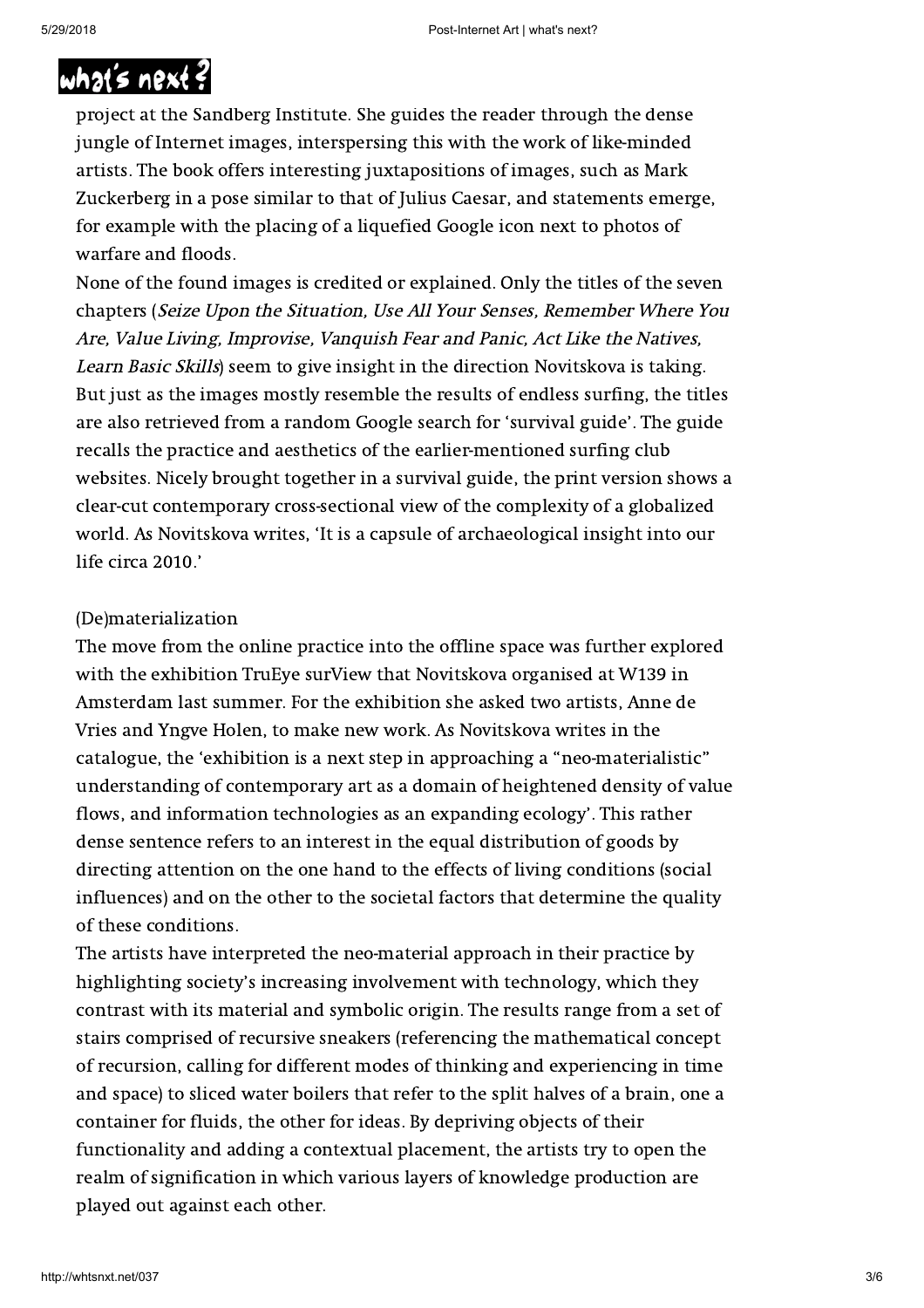## Commercial? [Digital natives m](http://whtsnxt.net/)ake and present their work in a kind of 'automatic Internet

state of mind'. This is often referred to as the 'post-Internet era'. This term was first used in 2008 by the artist/curator Marisa Olson and is now primarily associated with an increasing interest in the specific materiality of objects and images, including all sorts of ways of presenting and distributing them. What's new about the way these digital natives work is not so much the fact that they base themselves on social, economic and political theatres, but above all their method of obtaining material, of changing and spreading it. Which immediately raises the question of whether these works, considering their complex nature and existence in a distributed and fragmented space like the Internet, can even be exhibited at all. There is no quick answer to that. But it is certain that a great deal is lost when these works are shown in an exhibition, especially the energy, the surprise effect, the fragility of the illusion and the transience of the moment.

Making processes that are related to the Internet material could be seen as a means of grasping our complex and continually changing world and showing its fragility and ephemerality. It could be said that, in giving a material form to the (arguable) immateriality of the Internet, artists are trying to transform this ephemeral and intangible channel in a poetic time freeze. Which immediately raises another question: By bringing their work into the gallery as sculptures, paintings or videos, are artists not just out for commercial success? Or are we seeing a deliberate inversion of the process of dematerialization, typified by Lucy Lippard forty years ago as an anticommercial strategy?

### Wiederabdruck

Dieser Text erschien zuerst in: METROPOLIS M, Nr. 6 Dez/Jan 2010, online unter:

<http://metropolism.com/magazine/2011-no6/post-internet-art/>[22.03.2013].

[Dieser Text findet sich im Reader Nr. 1 auf S. 161.]

 $\qquad \qquad \blacksquare$ 

[Es sind keine weiteren Materialien zu diesem Beitrag hinterlegt.]